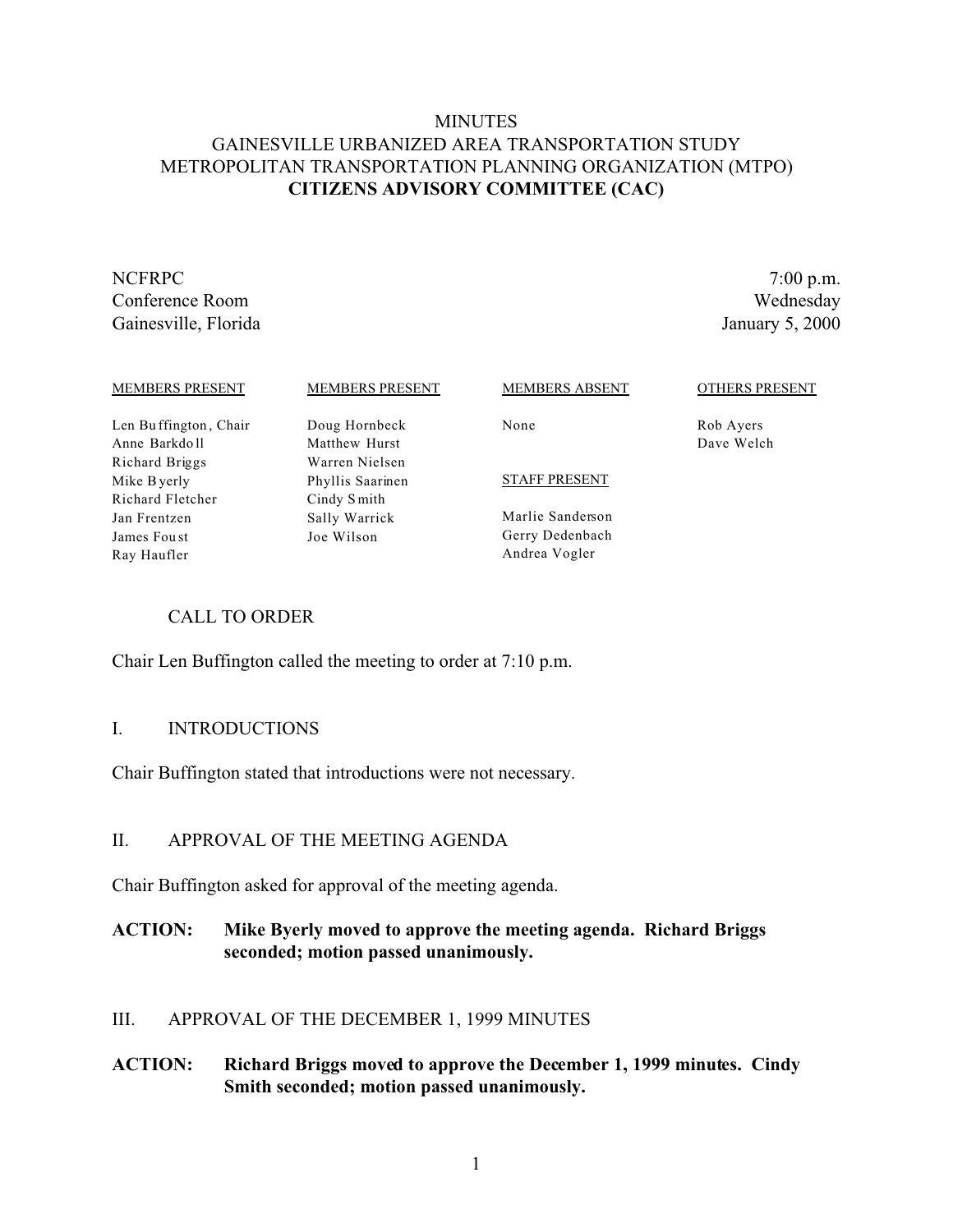### IV. CHAIRMAN'S REPORT

Mr. Gerry Dedenbach, MTPO Senior Transportation Planner, stated that the next MTPO meeting is scheduled for January 20, 2000 and the next CAC meeting is scheduled for January 19, 2000.

## V. AGENDA ITEMS TO BE DISCUSSED- LISTED IN ORDER OF IMPORTANCE

## A. MAIN STREET RECONSTRUCTION

Mr. Dedenbach stated that there are two Design Team recommendations that have not been included in this project by the Florida Department of Transportation (FDOT). He said they consisted of the use of concrete pavers at the Main Street/University Avenue intersection and the consideration of reversing the one-way direction of SE 4 Place. He added that the Design Team also recommends that a roundabout be constructed at the Main Street/Depot Avenue intersection.

Mr. Rob Ayers, FDOT District 2 Regional Planning Administrator, discussed the Main Street project and answered questions.

## **ACTION: Cindy Smith moved to recommend that MTPO support the FDOT Main Street Reconstruction and incorporate the following items into the project:**

- **1. provide an at-grade median opening for pedestrians/bicyclists at S 3 Ave./Sun Center with a curb-cut and ramp modifications on the east side of Main Street;**
- **2. provide an at-grade median opening for pedestrians/bicyclists at N 3 Ave.;**
- **3. support the provision of a westbound right-turn slip lane with a pedestrian refuge island and crosswalks at N 8 Ave.;**
- **4. use real bricks or pavers rather than Streetprint treatment throughout the corridor;**
- **5. have FDOT research decreasing the turn radii on the southeast corner of N 1 Ave., because right turns are already prohibited at this location; and**
- **6. contract some immediate short-term modeling of Main Street, to investigate the feasibility of reducing facility from four lanes to two lanes to allow permanent on-street parking.**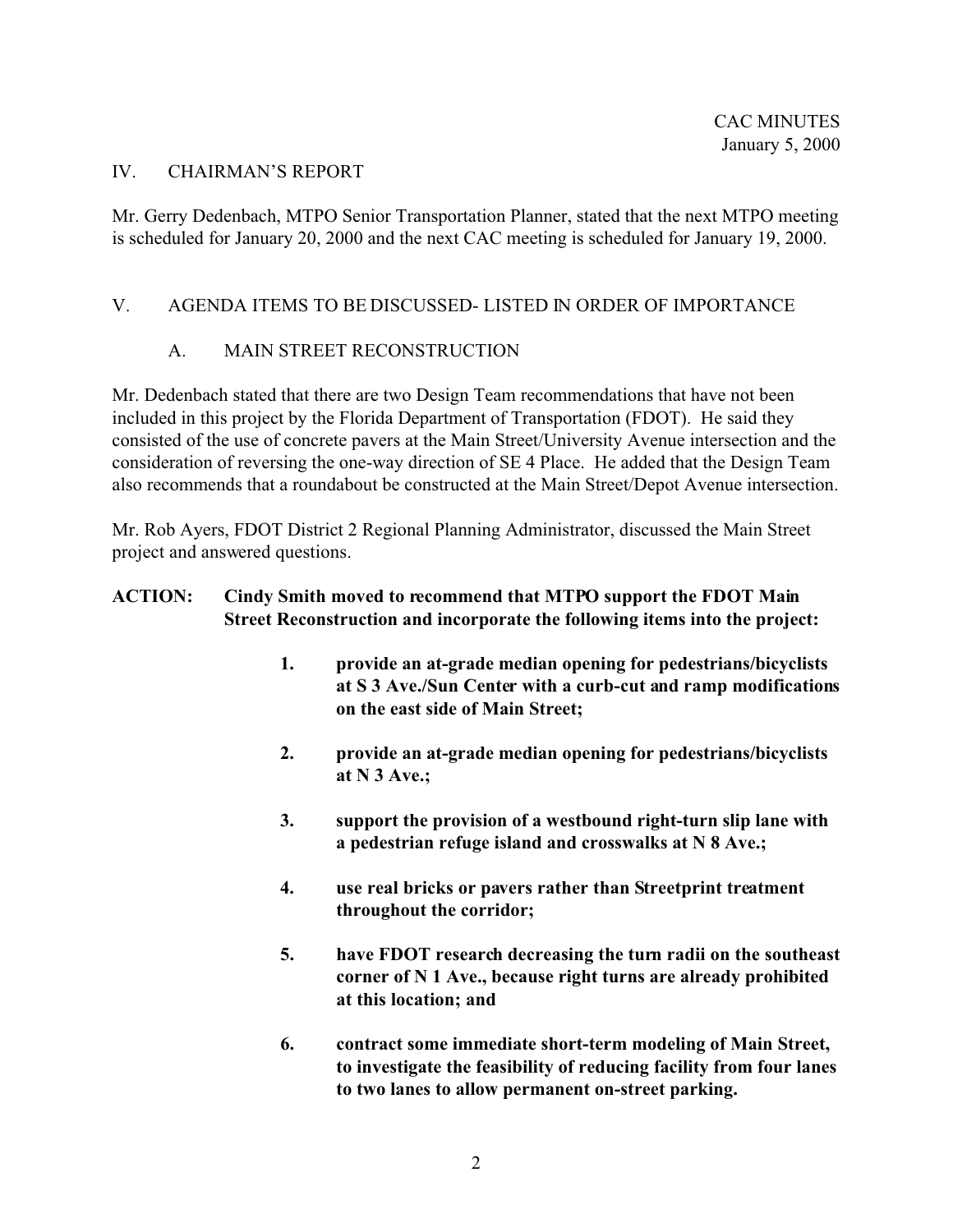**Anne Barkdoll seconded.**

- **ACTION: Joe Wilson moved a substitute motion containing the original motion and the following amendments:**
	- **1. add marked crosswalks at at-grade median cuts;**
	- **2. preserve three lanes on the east side of NW 2 Avenue;**
	- **3. place the bulb-out on the north side of the road (if feasible) at NW 4 Avenue;**
	- **4. add an additional pedestrian crosswalk to Lynch Park at S 5 Avenue; and**
	- **5. use lighter, less heat retentive brick, matching the existing sidewalk type and color.**

**Jan Frentzen seconded. The vote to substitute passed unanimously.** 

### **ACTION: The vote on the substitute motion passed unanimously.**

## B. ALACHUA COUNTY BICYCLE MASTER PLAN

Mr. Sanderson stated that, at its December 9, 1999 meeting, the MTPO discussed the Bicycle/Pedestrian Advisory Board (B/PAB) recommendation to include the proposed Bicycle Master Plan as a funded project in the FDOT's Tentative Five Year Work Program for Fiscal Years 2000/2001 to 2004/2005. He said that Alachua County Public Works Department staff requested that the scope of the Bicycle Master Plan be expanded from the Gainesville Metropolitan Plan to include all of Alachua County. He added that Commissioner Hutchinson requested that Alachua County staff work with Mr. Bruce Landis, SCI Inc. Vice-President, to develop a cost estimate for the Bicycle Master Plan as a countywide project and bring the additional cost estimate to the Alachua County Commission. He reported that Mr. Landis has prepared a preliminary scope-of-services and cost estimate for the project.

### **ACTION: Cindy Smith moved to recommend that the MTPO, County Commission, and City Commission support:**

- **1. the MTPO staff recommended draft scope-of-work;**
- **2. a funding strategy whereby FDOT will fund ½ of the project,**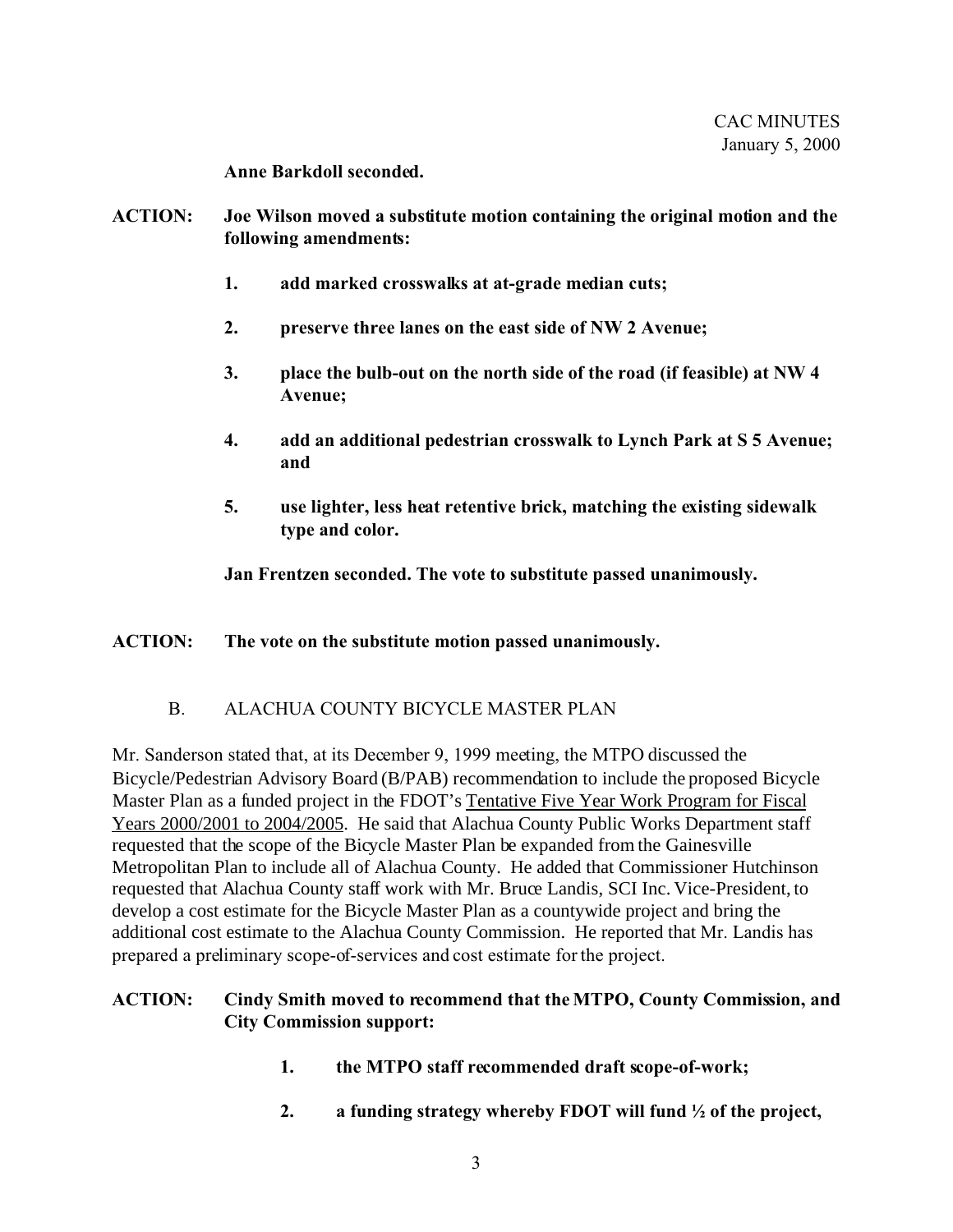and the local agencies (City, County, MTPO) will each fund  $1/6$ **of the project;**

- **3. a schedule whereby Tasks 1-4 are essentially completed by May 2000, and Tasks 5-6 are completed by Fall 2000; and**
- **4. including the small cities participation in the study.**

 **Warren Nielsen seconded; motion passed unanimously.**

C. ELECTION OF OFFICERS

Mr. Dedenbach stated that it was time to elect a new CAC Chair and Vice-Chair. He said that, currently, Mr. Buffington is the Chair and Mr. Var Heyl was the Vice-Chair.

- **ACTION: Warren Nielsen moved to nominate Len Buffington as Chair. Richard Fletcher seconded.**
- **ACTION: Cindy Smith moved to nominate Joe Wilson as Vice-Chair. Anne Barkdoll seconded.**

**It was a consensus of the CAC to close the nominations and adopt the slate**.

D. FLORIDA'S SUNSHINE LAW

Mr. Dedenbach discussed the Sunshine Law and conflict of interest issues and answered Committee members' questions.

The Committee raised several concerns regarding the Sunshine Law and conflict of interest issues.

**It was a consensus of the Committee to request that Attorney David Wagner give a presentation concerning these issues at the February 23, 2000 Citizens Advisory Committee meeting.**

E. W. UNIVERSITY AVENUE TRAFFIC ANALYSIS- DRAFT SCOPE-OF-WORK

Mr. Sanderson stated that, at its August 17, 1999 meeting, the MTPO referred the W. University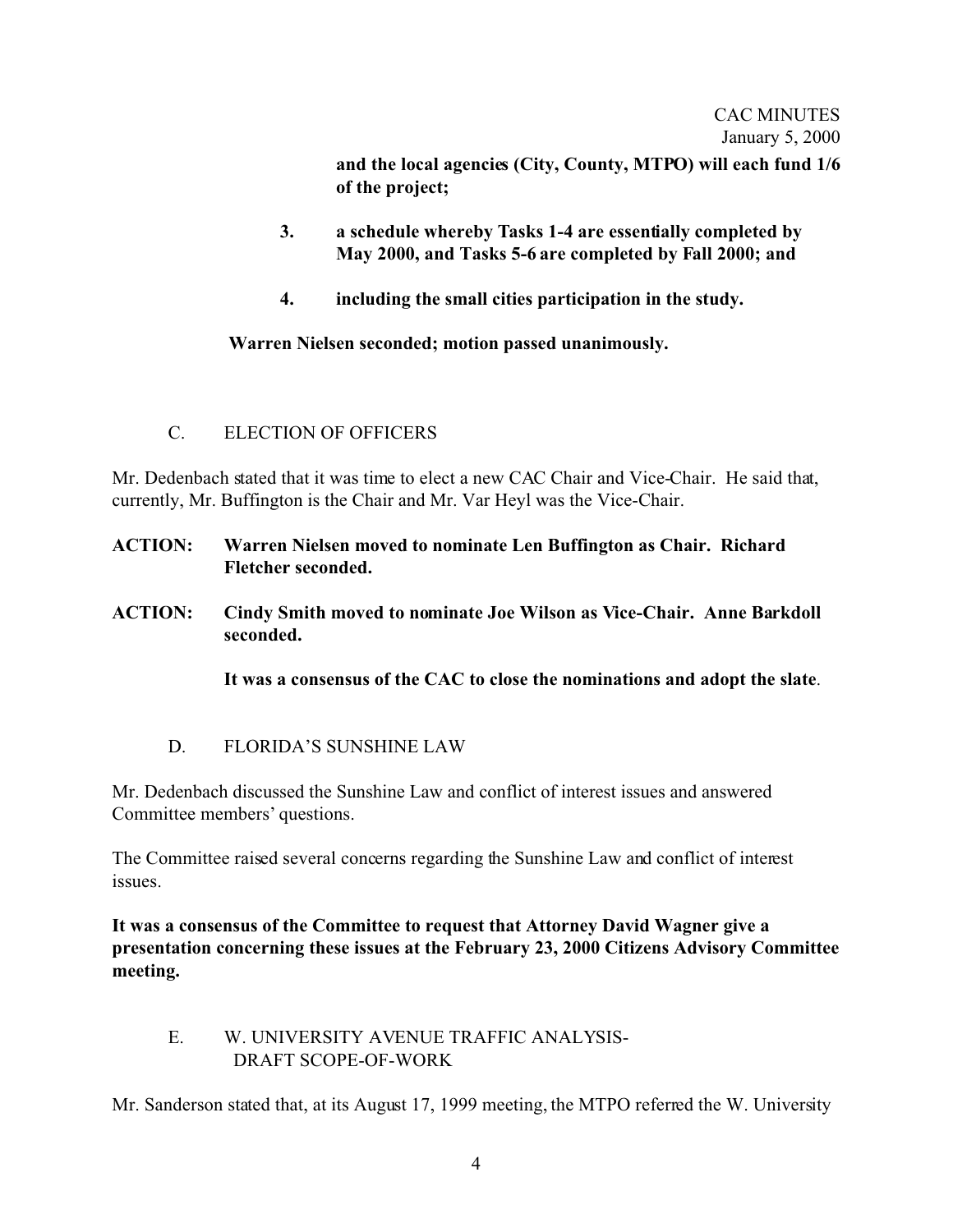Avenue preferred alternative to the B/PAB, CAC, Technical Advisory Committee (TAC), FDOT District 2 and Ms. Melanie Carr, FDOT Management Systems Coordinator, for review and comment. He said that the MTPO requested that a recommendation be developed concerning whether the boundaries of the project should go farther east and west and for a review of the Year 2020 transportation model assumptions. He discussed the Advisory Committees' and FDOT's comments and recommendations. He recommended that the CAC review the "Scope and Cost Estimate for the University Avenue Corridor Traffic Analysis" and be prepared to discuss this material with Mr. Blanton at the next meeting on January 19, 2000.

# F. FDOT TENTATIVE FIVE YEAR WORK PROGRAM

Mr. Dedenbach stated that, each year, FDOT prepares and submits a Five Year Work Program to the State Legislature. He said that the MTPO, at its December meeting, requested that FDOT include the following projects in its Tentative Five Year Work Program for Fiscal Years 2000/2001 to 2004/2005:

- 1. the proposed Bicycle Master Plan as a funded project and that this plan cover all of Alachua County; and
- 2. Traffic Operations Priority number one- W 13 Street, from SW 16 Avenue to NW 29 Road, access management, transportation system management (TSM) techniques, traffic separators, turnlanes.

Mr. Ayers discussed the draft Tentative Five Year Work Program for Fiscal Years 2000/2001 to 2004/2005.

# VI. INFORMATION ITEMS

There was no discussion of the information items.

- **ACTION: Cindy Smith moved to recommend that MTPO staff report at the January 8, 2000 County Public meeting, a recommendation that the MTPO and Alachua County Commission support policies in the Comprehensive Plan, that will:**
	- **1. control urban sprawl;**
	- **2. increase average densities to 6 to 8 units per acre within the urban services area to support transit and other transportation choices and establish walkable town centers and housing choices;**
	- **3. decrease planned density outside the urban reserve to protect farms**